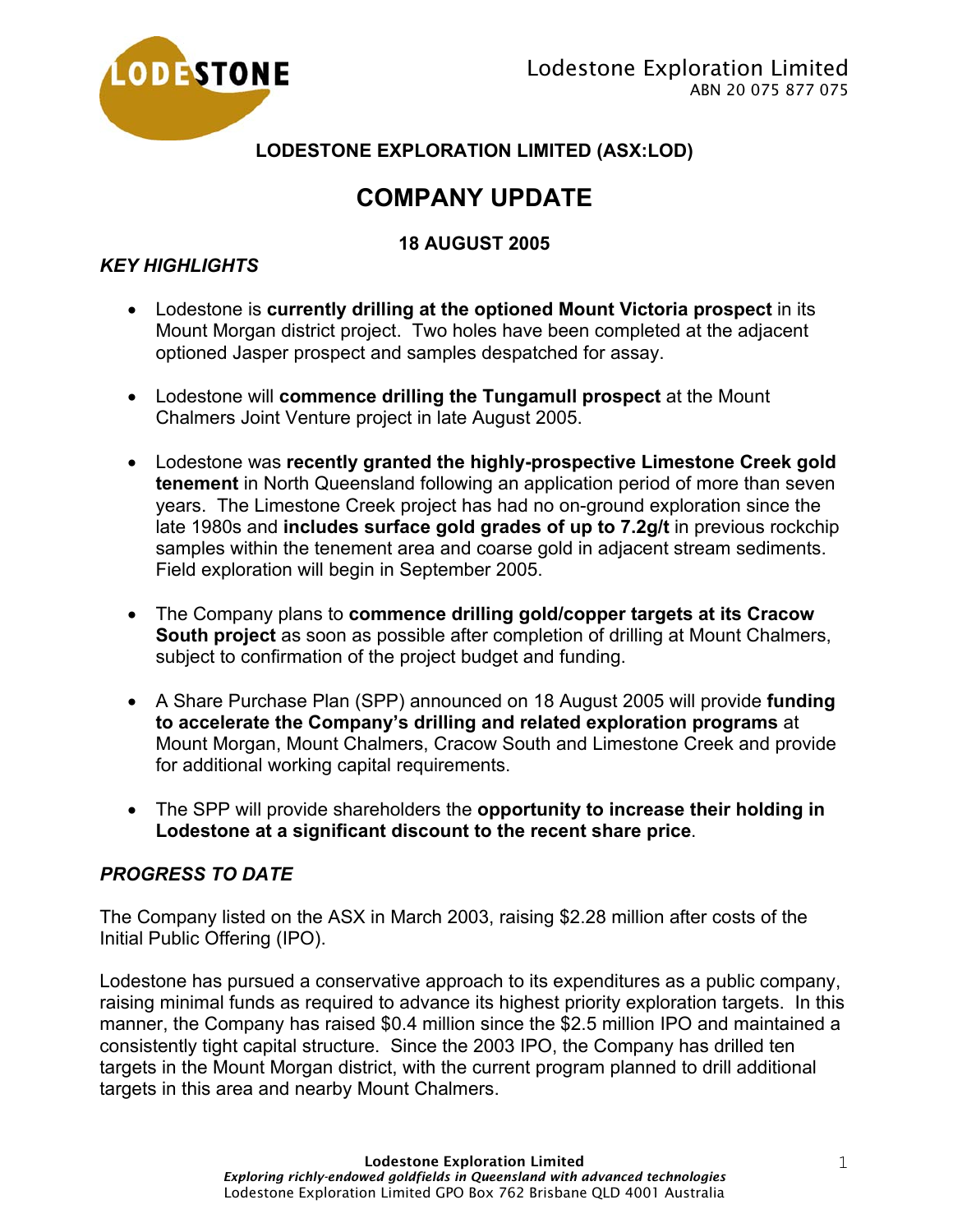

# *LODESTONE'S CORPORATE STRATEGY*

#### *"A low-cost explorer focused on richly-endowed goldfields in Queensland"*

Since its incorporation in 1996, the Company has pursued a focused exploration strategy, with a low-cost approach, targeting richly endowed mining districts in Central Queensland. These include the historic Mount Morgan, Mount Chalmers, and Cracow gold/copper districts where Lodestone tenements and optioned tenements are being explored with modern techniques. The Company also holds 100% of the Limestone Creek gold project 20 kms west of the historic Maytown goldfield in North Queensland.



#### **A Focus on Richly-Endowed Goldfields in Queensland**

With this low-cost and focused strategy, the Company is pursuing the discovery of significant new gold/copper deposits around historically successful mines in Queensland using modern exploration techniques.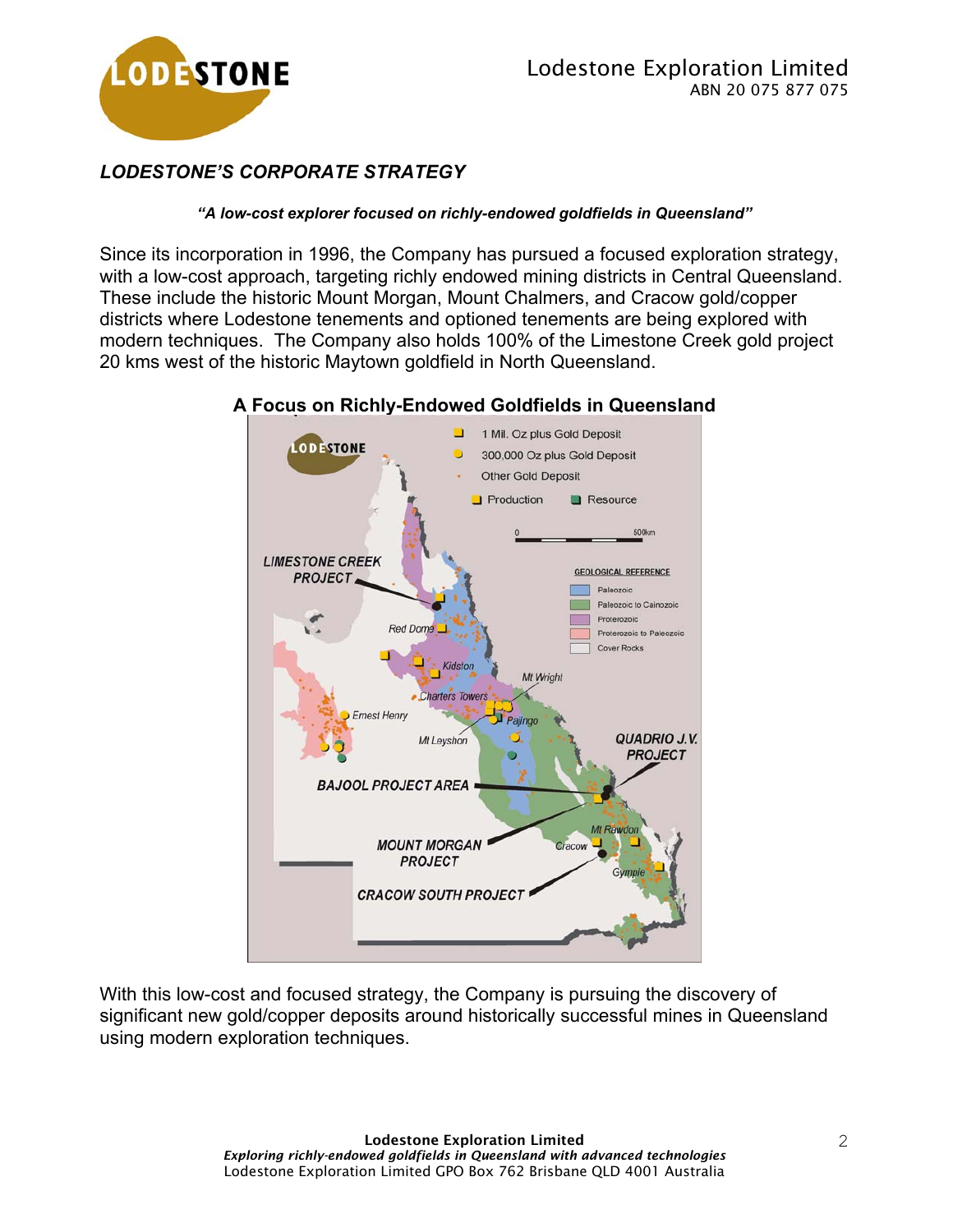

### *EXPLORATION PROJECT OVERVIEW*

#### **Mount Morgan Area Project**

The Mount Morgan ore deposit was Australia's premier volcanic-hosted massive sulphide deposit. The former mine yielded 9.4 million ounces of gold, and 360,000 tonnes of copper and was described as one of the "largest mountains of gold ever discovered".

In other countries, satellite deposits have been discovered around similar ore bodies. Until recently, the limitations of available geophysical technologies have meant that the detection of conductors that might include similar satellite deposits under thick cover rocks in the Mount Morgan area was extremely difficult.

Extensive geophysical programs followed by detailed geological mapping and geochemical surveys, plus other rigorous studies during the past three years, have led Lodestone to recognise seven target areas within a few kilometres of the historic mine site. These include Midas, Morganite, Jasper, and Mount Victoria.

Drilling is currently underway at the optioned Mount Victoria Prospect, 2km south west of the historic Mount Morgan gold/copper mine. Two holes and a total of 365 metres of drilling during August 2005 will pursue higher-grade extensions of the gold-bearing mineralized halo confirmed in the Company's November 2004 drilling program at Mount Victoria.



#### **Lodestone's Mount Victoria and Jasper Prospects – with overlay of nearby historic Mount Morgan mine site**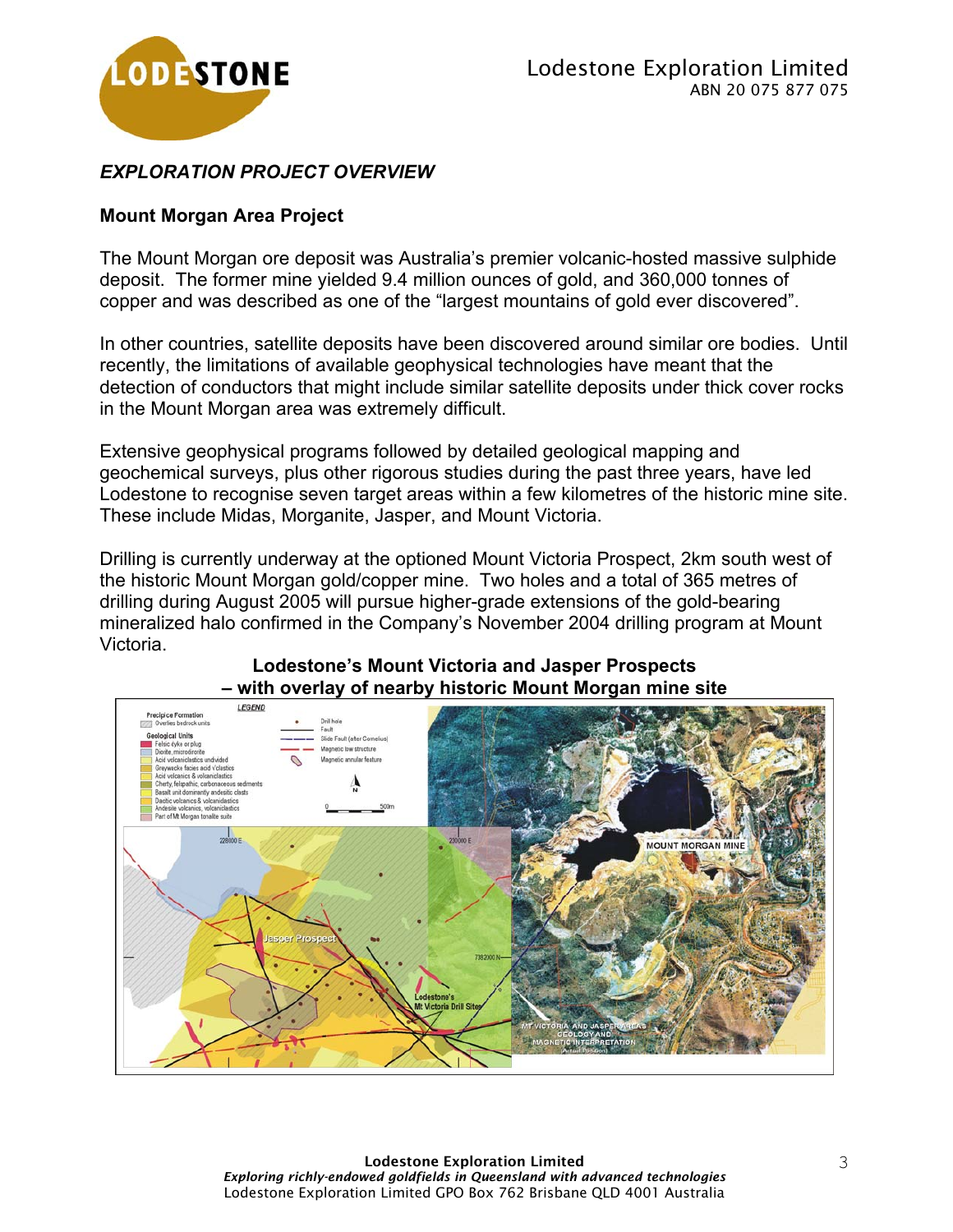

Initial drilling has recently been completed in mid August 2005 at the Jasper prospect, 1.2km west of Mount Victoria to determine whether this prospect provided a source of nearby placer gold in the old Mount Victoria workings and alluvial gold found in adjacent 'Golden Gully'. Samples from this initial drilling were dispatched in mid-August for assaying in Brisbane.

Consulting geologists have also highlighted additional prospects east of Lodestone's Mount Morgan project area for further evaluation and probable drilling. These priority areas include Station, Twelve Mile and Eight Mile.

#### **Mount Chalmers Joint-Venture Project**

The Company's Mount Chalmers project in Central Queensland is being pursued under a farm-in arrangement with Quadrio, a subsidiary of Dominion Mining, under which Lodestone may earn a 50% interest in the project by completing a minimum of 1,200m of drilling.

The historic Mount Chalmers mine was a gold-rich VMS-style orebody, which yielded 250,000 ounces of gold equivalent with a current value exceeding A\$125 million. As a VMS-style orebody, it is possible that similar orebodies, not yet identified, cluster around the historic mine site. Lodestone concludes that drilling programs by previous explorers have effectively tested only approximately 10% of the prospective area.

Earlier drilling by Peko at Tungamull (2,500 metres to the east of the Mount Chalmers deposit) had intersected substantial zones of alteration, with gold, copper, lead and zinc anomalism (eg. 19.4m @ 0.33g/t gold, 21.7m @ 0.58% Zinc and 0.28% lead). These encouraging intersections were all within a single coherent zone, and are regarded as identical to peripheral zones around the original Mount Chalmers orebody. This zone of anomalism and alteration is only very partially tested, is open to the south, and is planned to be tested by Lodestone in September 2005 by three drill holes for a total of 800m of combined RC and diamond drilling after completion of the Mount Victoria program.

#### **Recent Projects Added to the Portfolio**

As a consequence of its low-cost approach to new project generation, the Company has also been granted highly-prospective new exploration tenements at Cracow South in Central Queensland, and Limestone Creek in North Queensland.

#### *Cracow South Project*

At Lodestone's Cracow South project, five high-grade epithermal Cracow-style gold/copper targets have been identified and will be drilled as soon as possible, subject to budgetary constraints.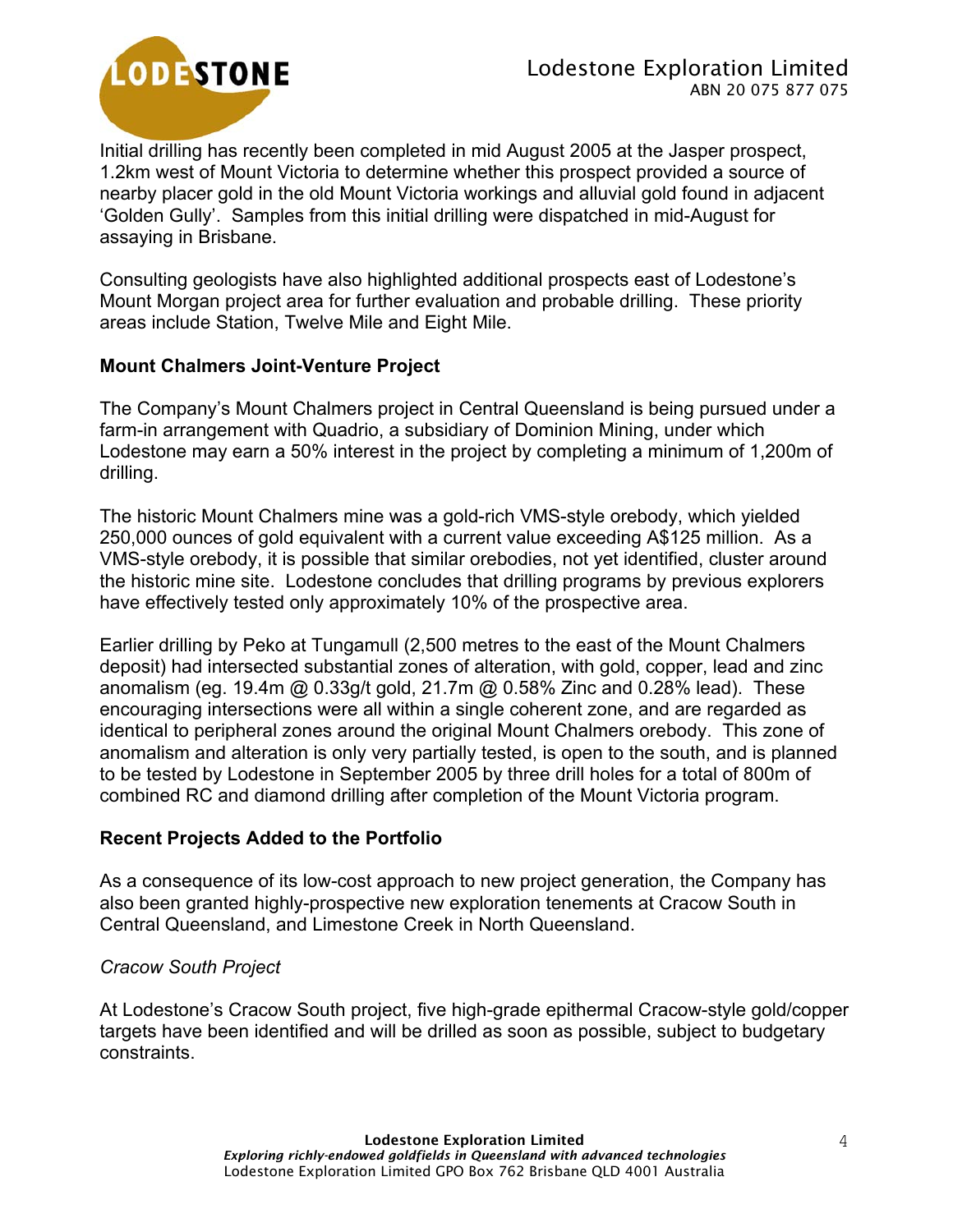

Historical gold production within the entire Cracow goldfield stands at 850,000 oz between 1932 and 1993. At the new Cracow gold mine, November 2004 saw the first gold pour by joint venture partners Newcrest Mining (70%) and Sedimentary Holdings (30%). The development plans for the new mine envisage initial production of at least 680,000 ounces of gold over a seven year life for the joint venture. Grades are expected to be between 11- 14g/t Au.

#### *Limestone Creek Project*

The Limestone Creek tenement, located 20km west of the historic Maytown goldfield in North Queensland, was granted in June 2005 after an application period of more than seven years. A recent review of the previous work conducted within the Limestone Creek project area has revealed significant rockchip sample results occurring over a strike length of over 1,700 metres in the northern part of the tenement.

The area covered by Lodestone's tenement has had no on-ground exploration since the late 1980s and includes surface gold grades of up to 7.2g/t in previous rockchip samples and coarse gold in adjacent stream sediments. Noteworthy accompanying values of silver (including 28, 17 and 10ppm) and lead (including 3.25%) are also evident from previous reports. Anomalous values exceeding 0.1g/t gold in rockchip samples are also noted over an area almost 5km long.

Lodestone has recently received interest from mid-tier resource companies regarding the possibility of a farm-in arrangement for the Limestone Creek project.

In the absence of an attractive farm-in arrangement, Lodestone will commence field exploration in September 2005, with drilling of probable targets as soon as possible.

#### *DRILLING PROGRAMS*

The Company has commenced its 2005 drilling program at its Mount Morgan project and nearby Mount Chalmers project and, subject to available funding, will continue drilling during 2005 with follow-up drilling of these targets and new programs of drilling at the Company's Cracow South and Limestone Creek projects as soon as possible.

## **Mount Morgan Project (optioned ground) – Current Drilling Program**

#### *Mount Victoria Prospect*

As mentioned previously, drilling is currently underway at the optioned Mount Victoria Prospect, 3km south west of the historic Mount Morgan gold/copper mine. Two holes and a total of 365 metres of drilling during August 2005 will pursue higher-grade extensions of the gold-bearing mineralized halo confirmed in the Company's November 2004 drilling program at Mount Victoria.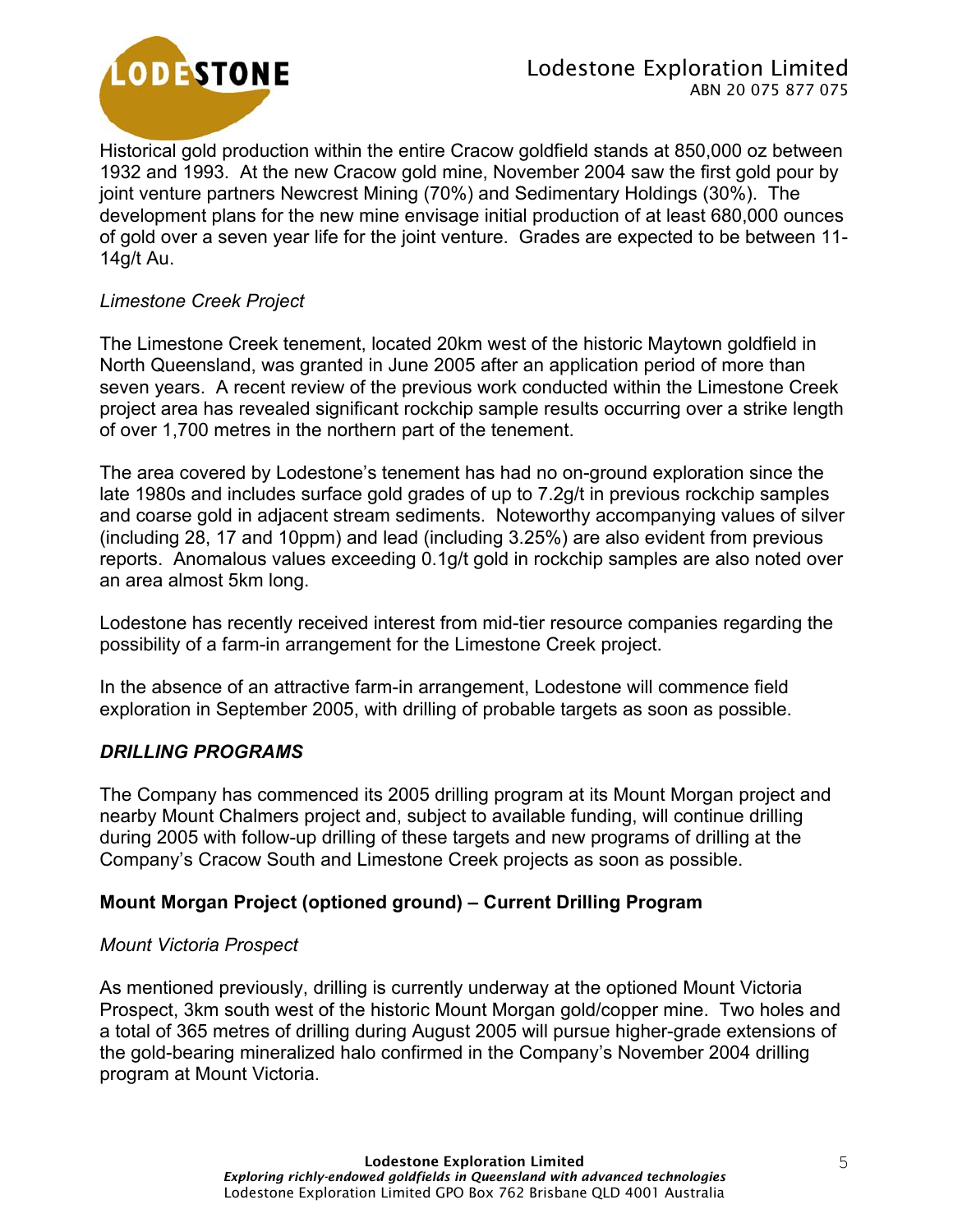

The size of the halo of low-level gold surrounding intersections in previous drilling at Mount Victoria appears to increase in a north-westerly direction. The intersection of 2m @ 8.78g/t gold at the base of the Precipice Sandstone in previous drilling by Newcrest Mining is likely to be paleo-placer gold shed from a nearby source. This observation provides further encouragement for additional drilling at Mount Victoria.

The current program provides further in-fill and extension drilling on the structure intersected by recent Lodestone drilling and Newcrest's earlier gold intersections.

#### *Jasper Prospect*

Following drilling at the optioned Jasper prospect earlier this month, the Company is awaiting the results of assays to determine the requirement for follow-up drilling at this target. The Jasper prospect is located favourably with respect to magnetic features and is inferred to be the likely source of placer gold in the old Mount Victoria workings and alluvial gold found in adjacent 'Golden Gully'. The main target is believed to be located under 35- 40 metres of Jurassic Precipice Sandstone cover.

## **Quadrio Project/Tungamull Prospect (optioned ground) – Current Drilling Program**

Drill sites have been prepared for 800 metres of drilling to commence during September at Tungamull, located 50km north east of Mount Morgan. Drilling at Tungamull will be targeted from sites located 2.5km south east of the historic Mount Chalmers open pit gold/copper mine.

#### **Cracow South Project (100% LOD) – Future Drilling in 2005**

Five high-grade epithermal Cracow-style gold/copper targets will be drilled as soon as possible, depending upon budgetary constraints.

## **Limestone Creek Gold Project (100% LOD) – Future Drilling in 2005**

The Limestone Creek project, 20km west of the Maytown goldfield in North Queensland, includes surface gold grades of up to 7.2g/t and coarse gold in adjacent stream sediments. The Limestone Creek tenement was granted in June 2005, and the project area has had no on-ground exploration since the late 1980s. Field exploration will commence in September 2005, with drilling of identified priority targets as soon as possible with or without a farm-in partner, subject to available funding.

## *UPCOMING SHORT-TERM MILESTONES*

The Company's key milestone's for the remainder of 2005 include the following:

• Completion of current drilling program at Mount Morgan and Mount Chalmers